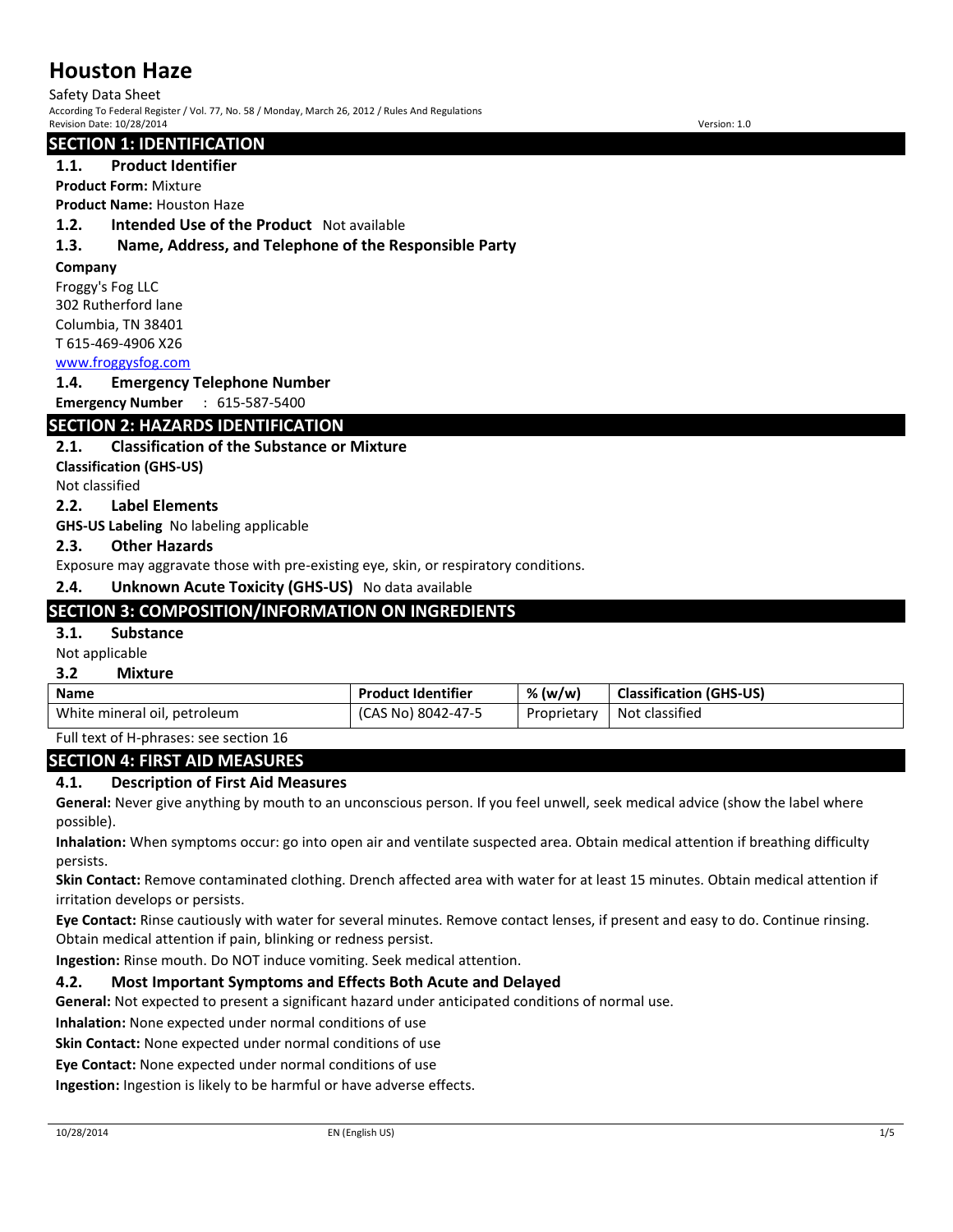Safety Data Sheet

According To Federal Register / Vol. 77, No. 58 / Monday, March 26, 2012 / Rules And Regulations

## **4.3. Indication of Any Immediate Medical Attention and Special Treatment Needed**

If you feel unwell, seek medical advice (show the label where possible).

## **SECTION 5: FIRE-FIGHTING MEASURES**

## **5.1. Extinguishing Media**

**Suitable Extinguishing Media:** Dry chemical, foam, carbon dioxide.

**Unsuitable Extinguishing Media:** Do not use a heavy water stream. Use of heavy stream of water may spread fire.

#### **5.2. Special Hazards Arising From the Substance or Mixture**

**Fire Hazard:** Not considered flammable but may burn at high temperatures.

## **Explosion Hazard:** Product is not explosive.

**Reactivity:** Hazardous reactions will not occur under normal conditions.

#### **5.3. Advice for Firefighters**

**Precautionary Measures Fire:** Exercise caution when fighting any chemical fire.

**Firefighting Instructions:** Use water spray or fog for cooling exposed containers.

**Protection During Firefighting:** Do not enter fire area without proper protective equipment, including respiratory protection.

Hazardous Combustion Products: Carbon oxides (CO, CO<sub>2</sub>). Toxic fumes may be released.

**Other Information:** Do not allow the product to be released into the environment. Do not allow run-off from fire fighting to enter drains or water courses.

### **Reference to Other Sections**

Refer to section 9 for flammability properties.

## **SECTION 6: ACCIDENTAL RELEASE MEASURES**

#### **6.1. Personal Precautions, Protective Equipment and Emergency Procedures**

**General Measures:** Avoid prolonged contact with eyes, skin and clothing. Avoid breathing (vapors, mist, spray).

## **6.1.1. For Non-Emergency Personnel**

**Protective Equipment:** Use appropriate personal protection equipment (PPE).

**Emergency Procedures:** Evacuate unnecessary personnel.

#### **6.1.2. For Emergency Personnel**

**Protective Equipment:** Equip cleanup crew with proper protection.

**Emergency Procedures:** Ventilate area.

#### **6.2. Environmental Precautions**

Prevent entry to sewers and public waters.

#### **6.3. Methods and Material for Containment and Cleaning Up**

**For Containment:** Contain any spills with dikes or absorbents to prevent migration and entry into sewers or streams.

**Methods for Cleaning Up:** Clear up spills immediately and dispose of waste safely. Absorb and/or contain spill with inert material, then place in suitable container.

#### **6.4. Reference to Other Sections**

See heading 8, Exposure Controls and Personal Protection.

#### **SECTION 7: HANDLING AND STORAGE**

#### **7.1. Precautions for Safe Handling**

**Additional Hazards When Processed:** When heated to decomposition may emit toxic fumes.

**Hygiene Measures:** Handle in accordance with good industrial hygiene and safety procedures. Wash hands and other exposed areas with mild soap and water before eating, drinking, or smoking and again when leaving work.

## **7.2. Conditions for Safe Storage, Including Any Incompatibilities**

**Technical Measures:** Comply with applicable regulations.

**Storage Conditions:** Store in a dry, cool and well-ventilated place. Keep container closed when not in use. Keep/Store away from extremely high or low temperatures, direct sunlight, incompatible materials.

**Incompatible Materials:** Strong acids. Strong bases. Strong oxidizers.

## **7.3. Specific End Use(s)** Not available

## **SECTION 8: EXPOSURE CONTROLS/PERSONAL PROTECTION**

## **8.1. Control Parameters**

No Occupational Exposure Limits (OELs) have been established for this product or its chemical components.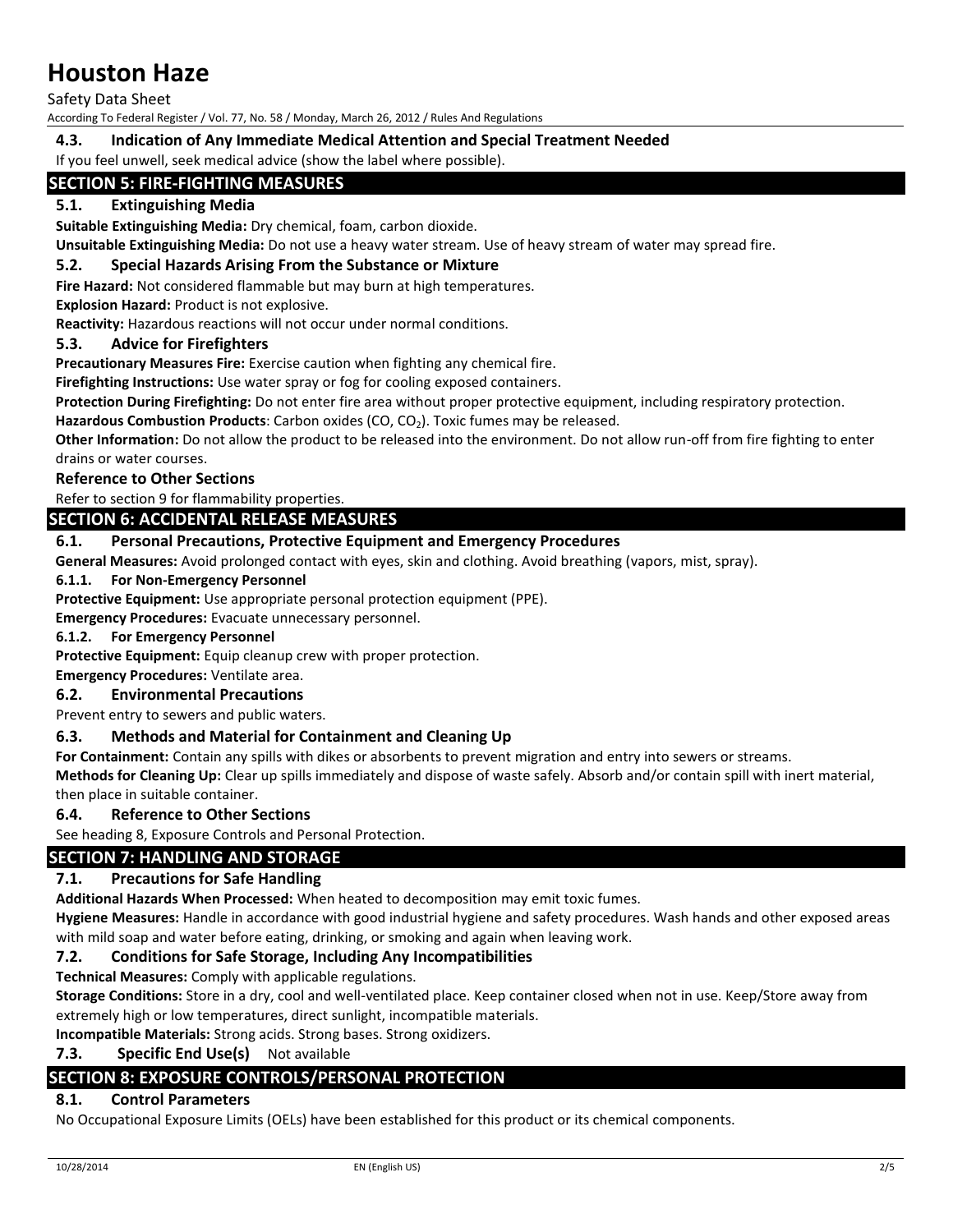Safety Data Sheet

According To Federal Register / Vol. 77, No. 58 / Monday, March 26, 2012 / Rules And Regulations

#### **8.2. Exposure Controls**

**Appropriate Engineering Controls:** Ensure adequate ventilation, especially in confined areas. Ensure all national/local regulations are observed.

**Personal Protective Equipment:** Not generally required. The use of personal protective equipment may be necessary as conditions warrant.

**Materials for Protective Clothing:** Chemically resistant materials and fabrics.

**Hand Protection:** Wear chemically resistant protective gloves.

**Eye Protection:** Chemical goggles or safety glasses.

**Respiratory Protection:** Use NIOSH-approved air-purifying or supplied-air respirator where airborne concentrations of vapor or mist are expected to exceed exposure limits.

**Other Information:** When using, do not eat, drink or smoke.

## **SECTION 9: PHYSICAL AND CHEMICAL PROPERTIES**

## **9.1. Information on Basic Physical and Chemical Properties**

| <b>INTO MARGINE OF BOSIC FRIEST CHILD CHEMICAL FRONCE LICS</b> |           |                                                                       |
|----------------------------------------------------------------|-----------|-----------------------------------------------------------------------|
| <b>Physical State</b>                                          |           | Liguid                                                                |
| Appearance                                                     |           | Colorless, oily liquid                                                |
| Odor                                                           |           | Odorless                                                              |
| <b>Odor Threshold</b>                                          |           | Not available                                                         |
| рH                                                             |           | Not available                                                         |
| <b>Evaporation Rate</b>                                        |           | Not available                                                         |
| <b>Melting Point</b>                                           |           | Not available                                                         |
| <b>Freezing Point</b>                                          |           | Not available                                                         |
| <b>Boiling Point</b>                                           |           | Not available                                                         |
| <b>Flash Point</b>                                             |           | 138 °C (280.40 °F) - Cleveland Open Cup                               |
| <b>Auto-ignition Temperature</b>                               |           | Not available                                                         |
| <b>Decomposition Temperature</b>                               |           | Not available                                                         |
| Flammability (solid, gas)                                      |           | Not available                                                         |
| <b>Lower Flammable Limit</b>                                   |           | Not available                                                         |
| <b>Upper Flammable Limit</b>                                   |           | Not available                                                         |
| <b>Vapor Pressure</b>                                          |           | $< 1$ mm Hg @20°C (68°F)                                              |
| Relative Vapor Density at 20 °C                                |           | >1                                                                    |
| <b>Relative Density</b>                                        |           | Not available                                                         |
| <b>Specific Gravity</b>                                        |           | $0.818 - 0.880$ @ 25°C (77°F)                                         |
| Solubility                                                     |           | Negligible in water (below 0.1%); soluble in hydrocarbons             |
| <b>Partition Coefficient: N-octanol/water</b>                  |           | Not available                                                         |
| <b>Viscosity</b>                                               |           | Not available                                                         |
| <b>Explosion Data - Sensitivity to Mechanical Impact</b>       | $\cdot$ : | Not expected to present an explosion hazard due to mechanical impact. |
| <b>Explosion Data – Sensitivity to Static Discharge</b>        |           | Not expected to present an explosion hazard due to static discharge.  |

## **SECTION 10: STABILITY AND REACTIVITY**

**10.1. Reactivity:** Hazardous reactions will not occur under normal conditions.

**10.2. Chemical Stability:** Stable under normal conditions.

**10.3. Possibility of Hazardous Reactions:** Hazardous polymerization will not occur.

**10.4. Conditions to Avoid:** Direct sunlight. Extremely high or low temperatures. Incompatible materials.

**10.5. Incompatible Materials:** Strong acids. Strong bases. Strong oxidizers.

**10.6. Hazardous Decomposition Products:** Carbon oxides (CO, CO2). Toxic vapors.

## **SECTION 11: TOXICOLOGICAL INFORMATION**

## **11.1. Information on Toxicological Effects - Product**

**Acute Toxicity:** Not classified

**LD50 and LC50 Data:** Not available

#### **Skin Corrosion/Irritation:** Not classified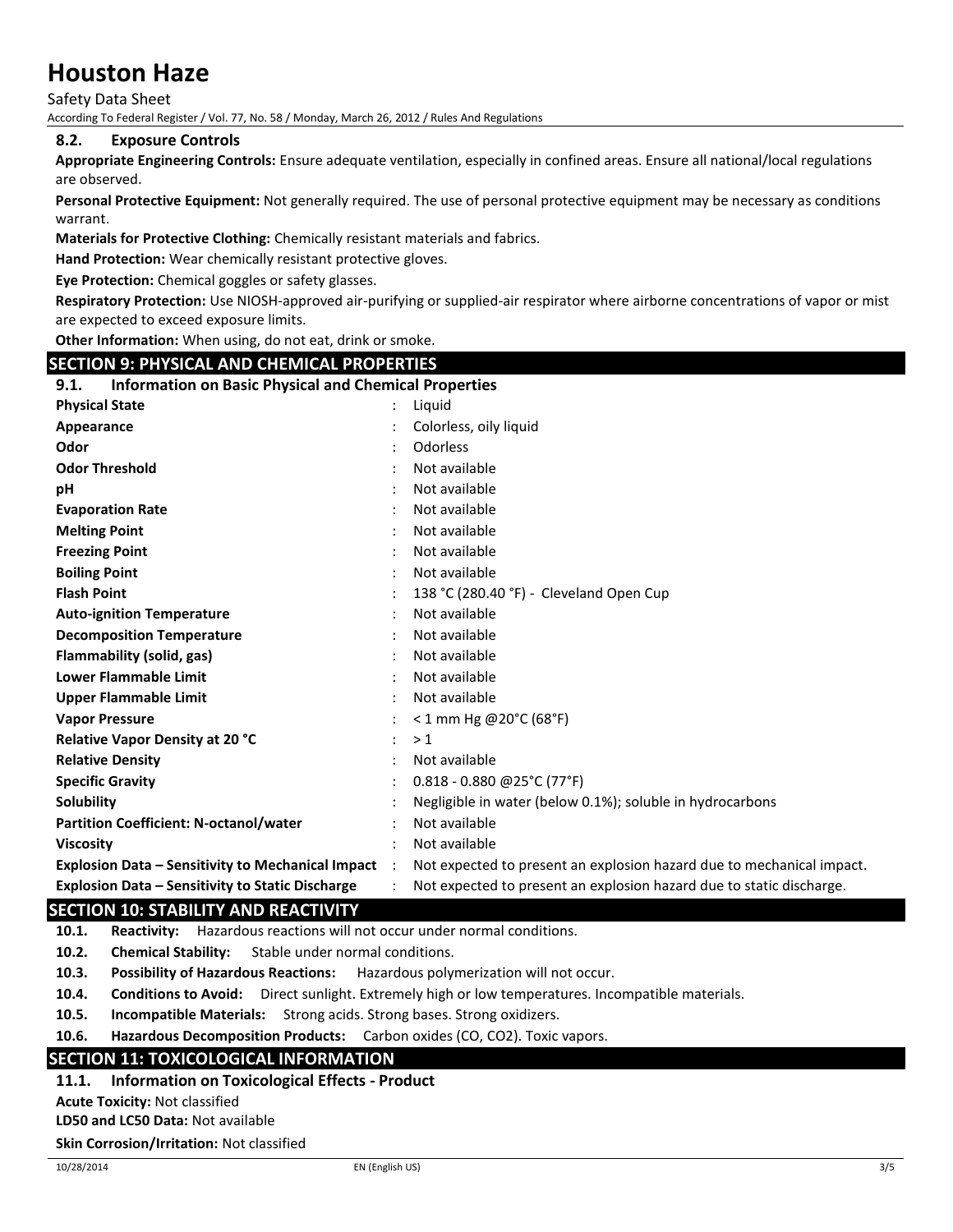Safety Data Sheet

According To Federal Register / Vol. 77, No. 58 / Monday, March 26, 2012 / Rules And Regulations

**Serious Eye Damage/Irritation:** Not classified

**Respiratory or Skin Sensitization:** Not classified

**Germ Cell Mutagenicity:** Not classified

**Teratogenicity:** Not available

**Carcinogenicity:** Not classified

#### **Specific Target Organ Toxicity (Repeated Exposure):** Not classified

**Reproductive Toxicity:** Not classified

**Specific Target Organ Toxicity (Single Exposure):** Not classified

**Aspiration Hazard:** Not classified

**Symptoms/Injuries After Inhalation:** Prolonged exposure to liquid may cause a mild irritation.

**Symptoms/Injuries After Skin Contact:** Contact during a long period may cause slight irritation.

**Symptoms/Injuries After Eye Contact:** May cause minor eye irritation.

**Symptoms/Injuries After Ingestion:** Ingestion is likely to be harmful or have adverse effects.

## **11.2. Information on Toxicological Effects - Ingredient(s)**

**LD50 and LC50 Data:**

**White mineral oil, petroleum (8042-47-5)**

**LD50 Oral Rat**  $\vert$  > 5000 mg/kg

## **SECTION 12: ECOLOGICAL INFORMATION**

**12.1. Toxicity** No additional information available

| White mineral oil, petroleum (8042-47-5)  |                                                                   |  |  |  |
|-------------------------------------------|-------------------------------------------------------------------|--|--|--|
| LC50 Fish 1                               | > 10000 mg/l (Exposure time: 96 h - Species: Lepomis macrochirus) |  |  |  |
| <b>Persistence and Degradability</b>      |                                                                   |  |  |  |
| <b>Houston Haze</b>                       |                                                                   |  |  |  |
| <b>Persistence and Degradability</b>      | Not established.                                                  |  |  |  |
| <b>Bioaccumulative Potential</b><br>12.3. |                                                                   |  |  |  |
| <b>Houston Haze</b>                       |                                                                   |  |  |  |
| <b>Bioaccumulative Potential</b>          | Not established.                                                  |  |  |  |
| White mineral oil, petroleum (8042-47-5)  |                                                                   |  |  |  |
| Log Pow                                   | > 6                                                               |  |  |  |
| <b>Mobility in Soil</b><br>12.4.          | Not available                                                     |  |  |  |
| <b>Other Adverse Effects</b><br>12.5.     |                                                                   |  |  |  |

**Other Information:** Avoid release to the environment.

## **SECTION 13: DISPOSAL CONSIDERATIONS**

#### **13.1. Waste treatment methods**

**Waste Disposal Recommendations:** Dispose of waste material in accordance with all local, regional, national, provincial, territorial and international regulations.

## **SECTION 14: TRANSPORT INFORMATION**

- **14.1. In Accordance with DOT** Not regulated for transport
- **14.2. In Accordance with IMDG** Not regulated for transport
- **14.3. In Accordance with IATA** Not regulated for transport

**14.4.** In Accordance with TDG Not regulated for transport

## **SECTION 15: REGULATORY INFORMATION**

#### **15.1. US Federal Regulations**

## **White mineral oil, petroleum (8042-47-5)**

Listed on the United States TSCA (Toxic Substances Control Act) inventory

#### **15.2. US State Regulations**

### **White mineral oil, petroleum (8042-47-5)**

U.S. - Texas - Effects Screening Levels - Long Term